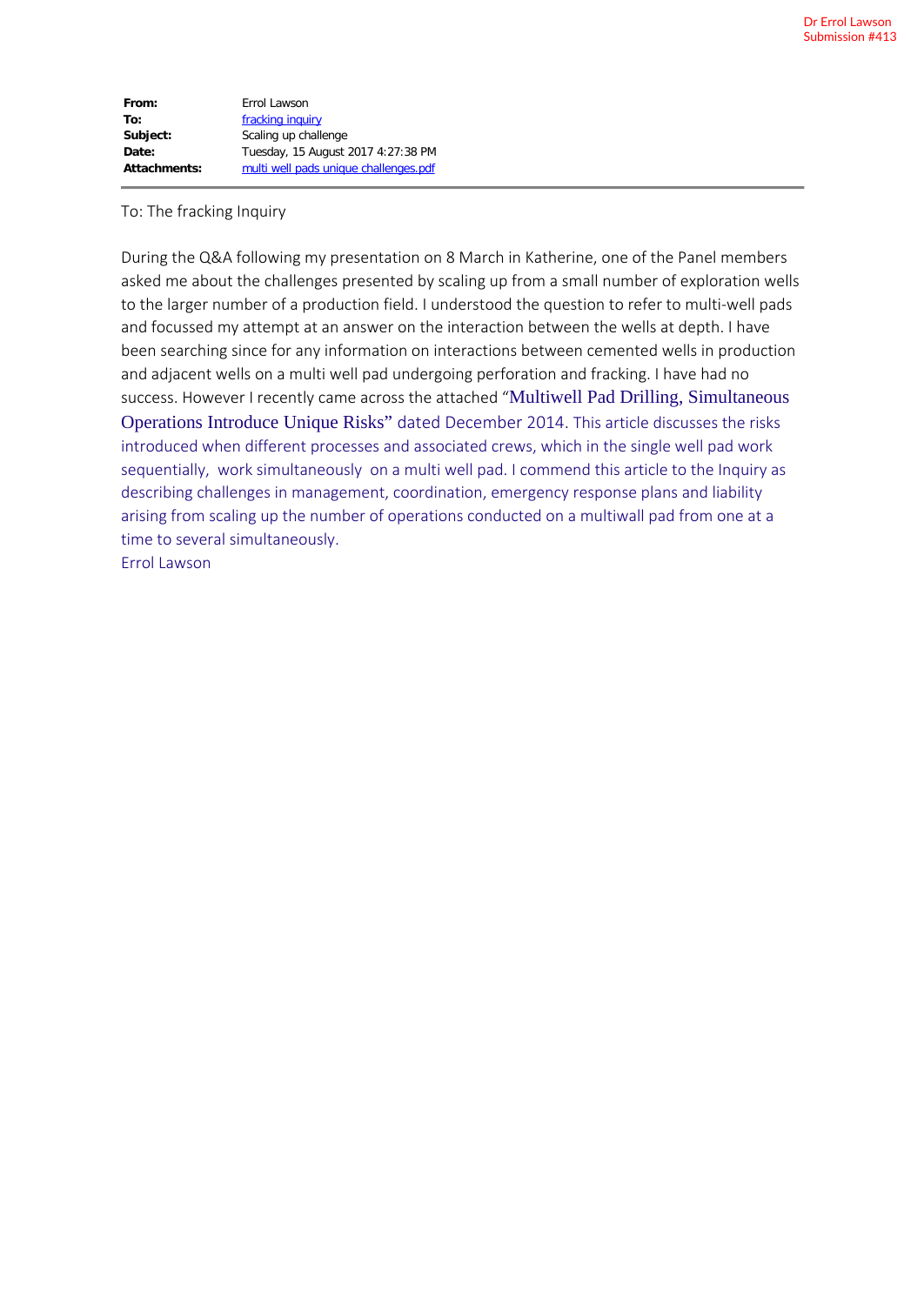

The "Better Business" Publication Serving the Exploration / Drilling / Production Industry

# Multiwell Pad Drilling, Simultaneous Operations Introduce Unique Risks

## By Eric Boquist

HOUSTON–As U.S. oil and gas operators look to increase efficiency and improve profit margins, multiple-well pad drilling has become much more widespread. Multiwell pads made up only about 5 percent of all wells drilled in the Bakken, Barnett, Eagle Ford, Fayetteville, Haynesville, Marcellus, Niobrara, Permian and Woodford unconventional resource plays in 2006, according to Drillinginfo. By the third quarter of 2013, more than 58 percent of all wells drilling in these formations were located on pads with multiple wells.

The ability to drill multiple wells on a single pad provides numerous operational and economic advantages to operators, most notably dramatically improved drilling and completion efficiencies. It also substantially reduces surface footprint. Co-locating wells allows for fewer roads and pipelines to access pad sites and the centralization of production facilities with assets such as compressors, storage tanks, separators, and vapor recovery units. The smaller footprint also reduces traffic for ongoing operations and maintenance activities.

Pad sites make it possible to implement simultaneous operations and batch drilling solutions to minimize the cost and time associated with drilling and completing wells, and then moving them onto production. However, for all the benefits that pad drilling and simultaneous operations can generate for oil and gas companies, they also present unique challenges and risks.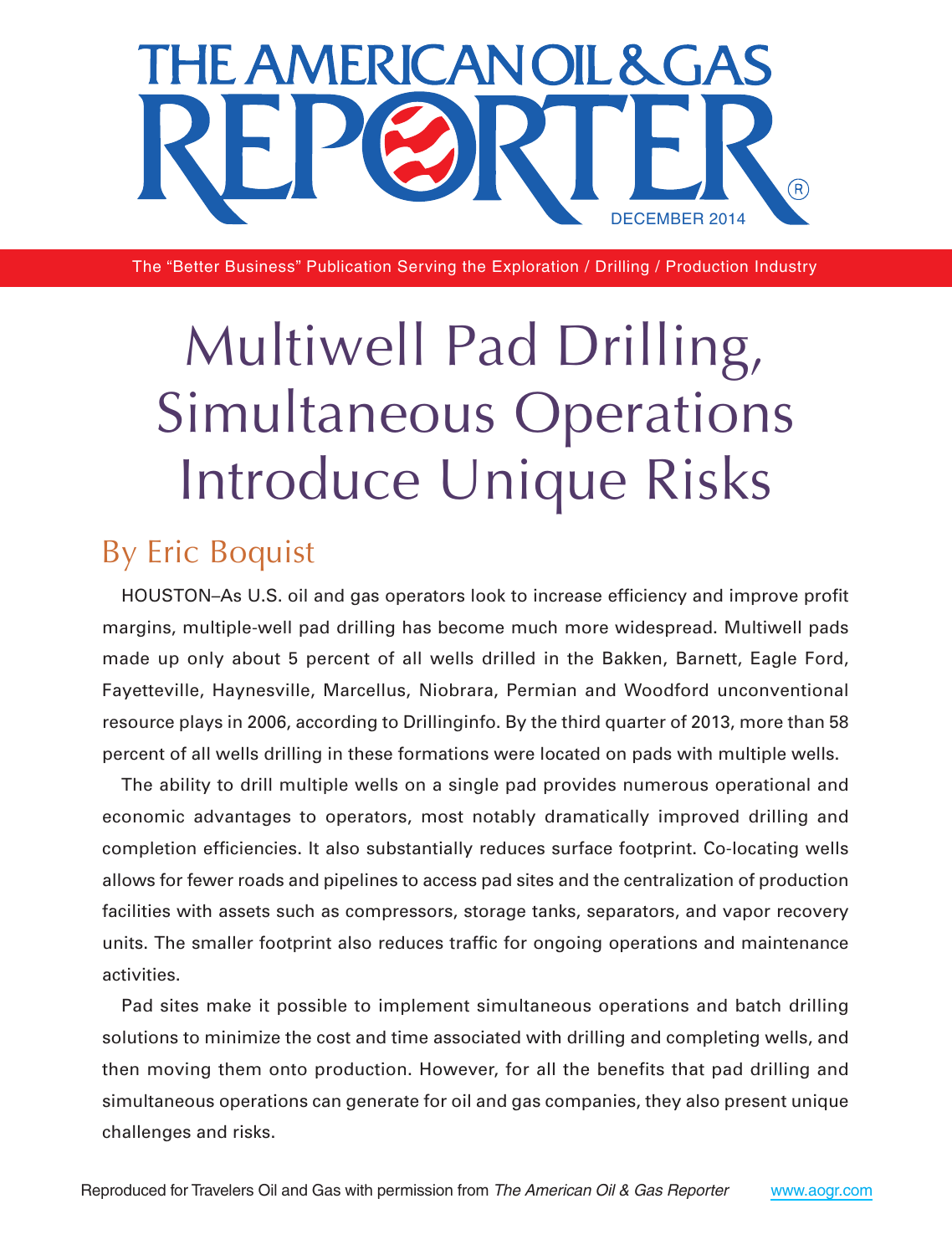

While operators using multiwell pad drilling are seeing cost reductions on the order of 15-30 percent per well, they also are facing additional risks related to both property and people. Operators and contractors alike should be aware of these risks, as well as understand the best practices for managing exposures. While many risks involved with multiwell pad drilling are similar to those on single-well sites, the potential for catastrophic loss can be much greater.

Pad drilling was implemented widely first in the Barnett Shale, and the Barnett and Fayetteville Shale were the most heavily pad-drilled plays in 2013, with 80-90 percent of all wells in those plays drilled from multiwell pads, according to Drillinginfo. About 75 percent of all wells drilled in the Bakken and Eagle Ford shale plays were on pad sites last year. That compared with only 10 percent in the Permian Basin, but that number is somewhat deceptive. Pad drilling is growing rapidly in the Permian, but in 2013, pad techniques were only beginning to be extensively adopted as more and more plays that had been drilled with vertical wells were transitioning rapidly to horizontal trajectories.

Drilling and completion operations on a traditional single-well site typically take place in sequential order, beginning with site preparation and moving to drilling, stimulation, completion, and finally, production. Each stage of the operation has its own set of unique hazards.

Simultaneous operations introduce several of these hazards onto the well site at the same time. One part of the pad brings risks associated with drilling or completion, while another brings perils related to well stimulation, flow back, or even production. Simultaneous operations can be complex in the sense that a multiple-well operator must juggle a number of the risks in a well's life cycle all at once.

#### **Pad Spacing And Design**

The design of a pad can be just as important as the operations. Greater well spacing can give emergency response crews more room to operate in the event of a fire or a blowout, and installing remote shut-off valves can mitigate the possibility of an incident spreading to neighboring wells. The risk at poorly designed sites is considerably higher because of the "domino effect" that can exist even with well-designed operations. With aboveground drilling and completion equipment and personnel in close proximity with horizontal wells, managing the domino effect from one well to the others on a pad is essential for mitigating risk in any multiwell incident.

Significant property damage can occur on poorly managed simultaneous operations with improper site design and maintenance. That is because multiwell pads generally have a higher concentration of assets than traditional single-well sites during both drilling and completion operations. The accumulation of equipment such as frac tanks, trucks, pumps and equipment can resemble a crowded city on a pad location and represent tens of millions of dollars. Even a small incident on these sites can spread easily to other assets and quickly escalate to a large-scale event. This makes planning, design and site maintenance top priorities.

The concentration of property and the way equipment is utilized also creates an environment where maintenance and proper management of equipment are absolutely critical. Simultaneous operations can cause greater wear and tear on equipment, since there is less downtime between jobs, potentially increasing the frequency of breakdowns, malfunctions and failures. If equipment is not well-maintained and regularly inspected, operators can lose control easily, causing damage to the multiwell pad and nearby equipment. This means it is even more critical to inspect piping, valves and any other equipment used in the hydraulic fracturing process.

Operators and contractors should institute a sophisticated inspections program with written record keeping to note the frequency of inspections, and comprehensive equipment maintenance programs to help avoid breakdowns and potentially dangerous situations. On-site storage of spare or replacement parts for key machinery also is recommended to limit possible business interruption.

Because a multiwell site requires more equipment and oversight than a single-well pad, it also requires more people–a lot more people, in fact. A single-well site generally will have one crew working at a time, with some overlap between operations. However, with simultaneous operations, multiple crews may be present at any given time.This can lead to additional exposure as site activities such as drilling, logging, fracturing and completion, and production increase.

#### **Emergency Response Plans**

Communication among multiple crews

is crucial on any job site, but it is particularly important when dealing with a multiwell pad, where there can be a large number of crews tackling a wide range of jobs. For example, if contractor A is drilling a well and contractor B is performing the completion operations on another well on the same pad and something goes wrong, not only is there exposure to property damage, but people are at serious risk as well.

If the two contractors are not aware of each other's actions, they are less likely to know what dangers may be present. Safety on a multiwell pad requires that all groups working on a job site communicate with one another and know the hazards of work that are occurring next to them or nearby, and coordinate accordingly.

In record keeping, one of the most important safety items is the multiwell pad site's emergency response plan in the event of an accident. This is especially true if numerous smaller contractors are involved. The plan ensures that each contractor does not react independently to an event, which could create additional confusion and increase the danger to themselves and others. Without centralized oversight of contractors, the potential for a communication breakdown is even greater.

The complexity of a multiwell pad site makes an emergency response plan more challenging to develop. It should be far more comprehensive in scope and must address different issues than a typical singlewell plan, accounting for both on-site and off-site contingencies, and requiring additional due diligence for all contractors at a multiwell pad site. The operator, or contracting company providing oversight, should proactively engage with local first responders and medical facilities. Among the issues that any emergency response plan should address include:

• Where is the nearest emergency room?

• Does the multiwell pad provide helicopter accessibility for more urgent evacuations?

• Does the site have a contract with any air medical transport companies?

To revisit the "domino effect" analogy, it is comparable to dealing with a house fire versus a commercial building fire.With the latter, additional infrastructure, workers and potentially the general public could be at risk if an incident occurs.

Once an emergency response plan is in place, those on the job site should hold reg-